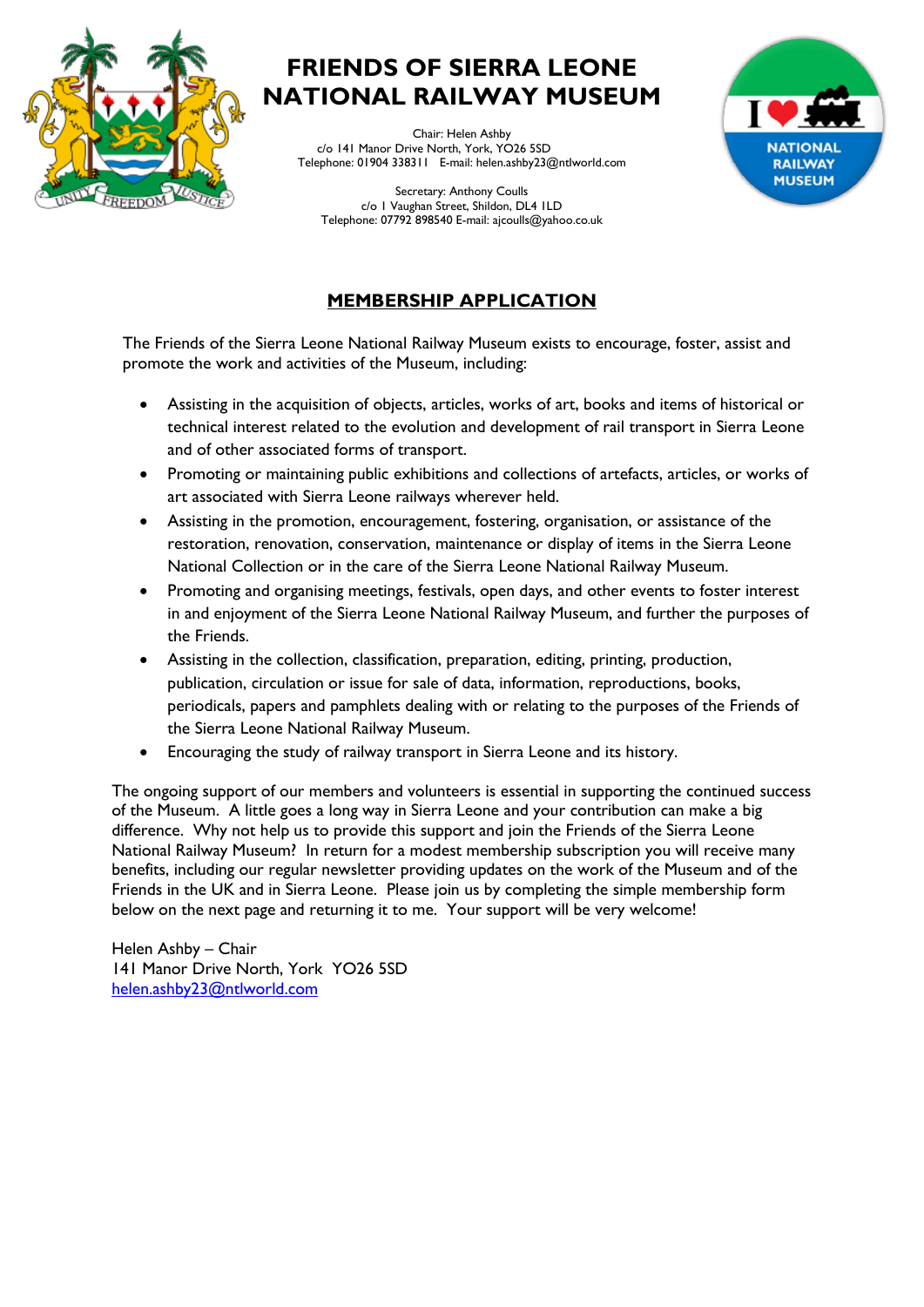

# **FRIENDS OF SIERRA LEONE NATIONAL RAILWAY MUSEUM**

Chair: Helen Ashby c/o 141 Manor Drive North, York, YO26 5SD Telephone: 01904 338311 E-mail: helen.ashby23@ntlworld.com

Secretary: Anthony Coulls c/o 1 Vaughan Street, Shildon, DL4 1LD Telephone: 07792 898540 E-mail: ajcoulls@yahoo.co.uk



I wish to become a member of the Friends of Sierra Leone National Railway Museum.

### **I enclose my annual membership fee of £20.00**

(Cheques payable to Friends of Sierra Leone National Railway Museum).